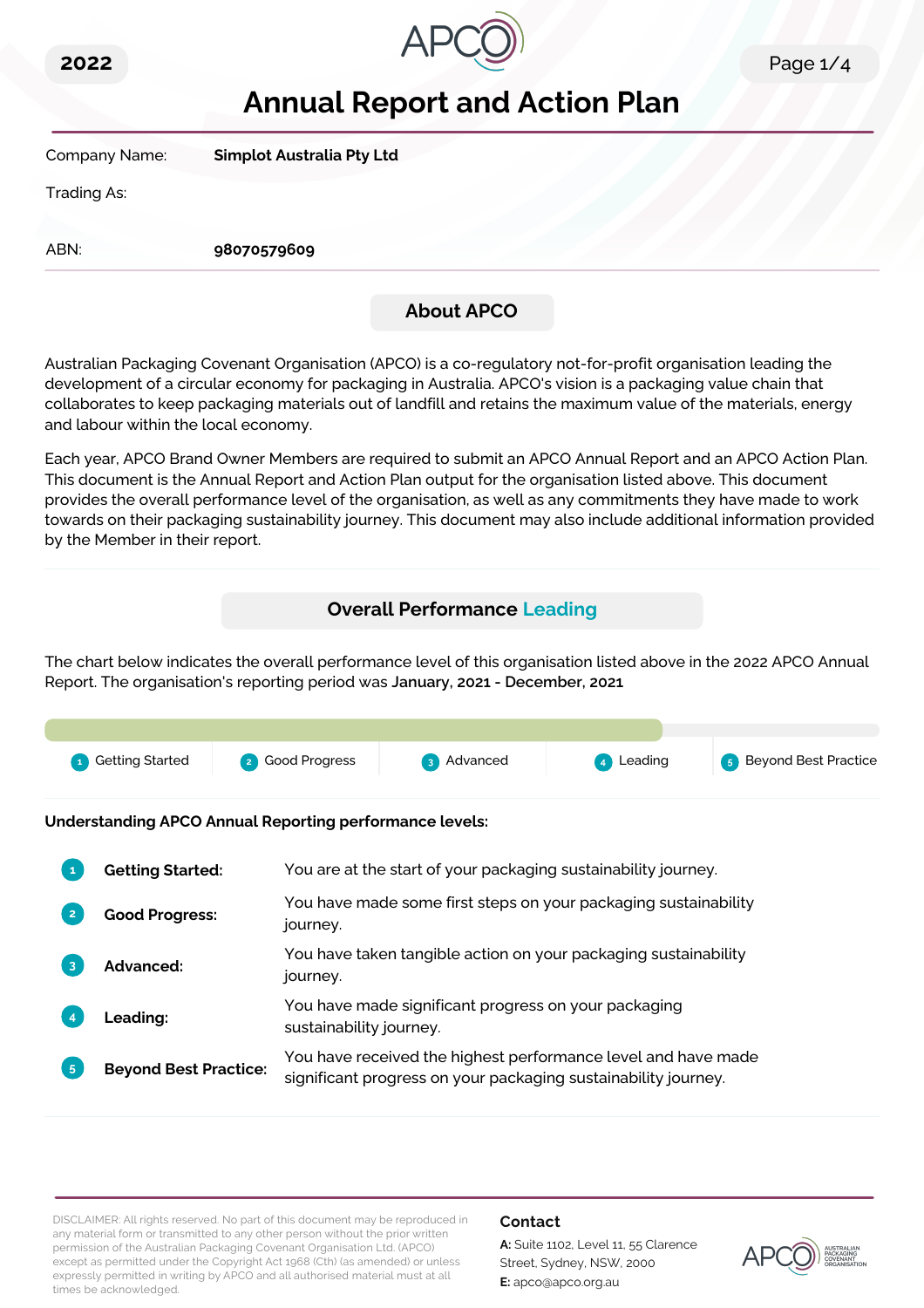

### **APCO Action Plan Commitments**

For each of the Packaging Sustainability Framework criteria listed below, a description is provided along with the commitments made by the organisation in their APCO Action Plan.

#### Criteria 1:

#### **Governance & Strategy:**

This criteria considers actions to integrate packaging sustainability into business strategies.

- Develop a strategy that includes goals (objectives) and targets for packaging sustainability that  $\bullet$ addresses the Sustainable Packaging Guidelines (SPGs) or equivalent.
- Include a commitment to achieving the 2025 National Packaging Targets in our strategy.
- Have our executive or board of directors review our strategy and have the strategy integrated within our business processes.
- Regularly communicate and promote packaging sustainability objectives and targets within our organisation.
- Regularly engage or communicate with our external stakeholders about the environmental impacts of our packaging.
- Actively participate in initiatives to promote packaging sustainability outside of our organisation.

## Criteria 2:

#### **Design & Procurement:**

This criteria considers actions taken to ensure that sustainability principles are considered in the design or procurement of both new and existing packaging through use of the Sustainable Packaging Guidelines (SPGs).

- Review **64**% of our packaging against the Sustainable Packaging Guidelines (or equivalent).
- Improve the accuracy of our data regarding reviews of packaging using the Sustainable Packaging Guidelines (or equivalent).
- Incorporate the Sustainable Packaging Guidelines (or equivalent) into procurement processes.
- Consider the following Sustainable Packaging Principles in our packaging reviews:
	- $\circ$ Design for recovery
	- Optimise material efficiency  $\circ$
	- Design to reduce product waste  $\circ$
	- Eliminate hazardous materials  $\circ$
	- $\circ$ Use of renewable materials
	- Use recycled materials  $\Omega$
	- Design to minimise litter  $\circ$
	- Design for transport efficiency  $\circ$
	- $\circ$ Design for accessibility
	- Provide consumer information on environmental sustainability  $\circ$
	- **64**% of our packaging to be optimised for material efficiency.
- Improve the accuracy of our data regarding packaging material efficiency.

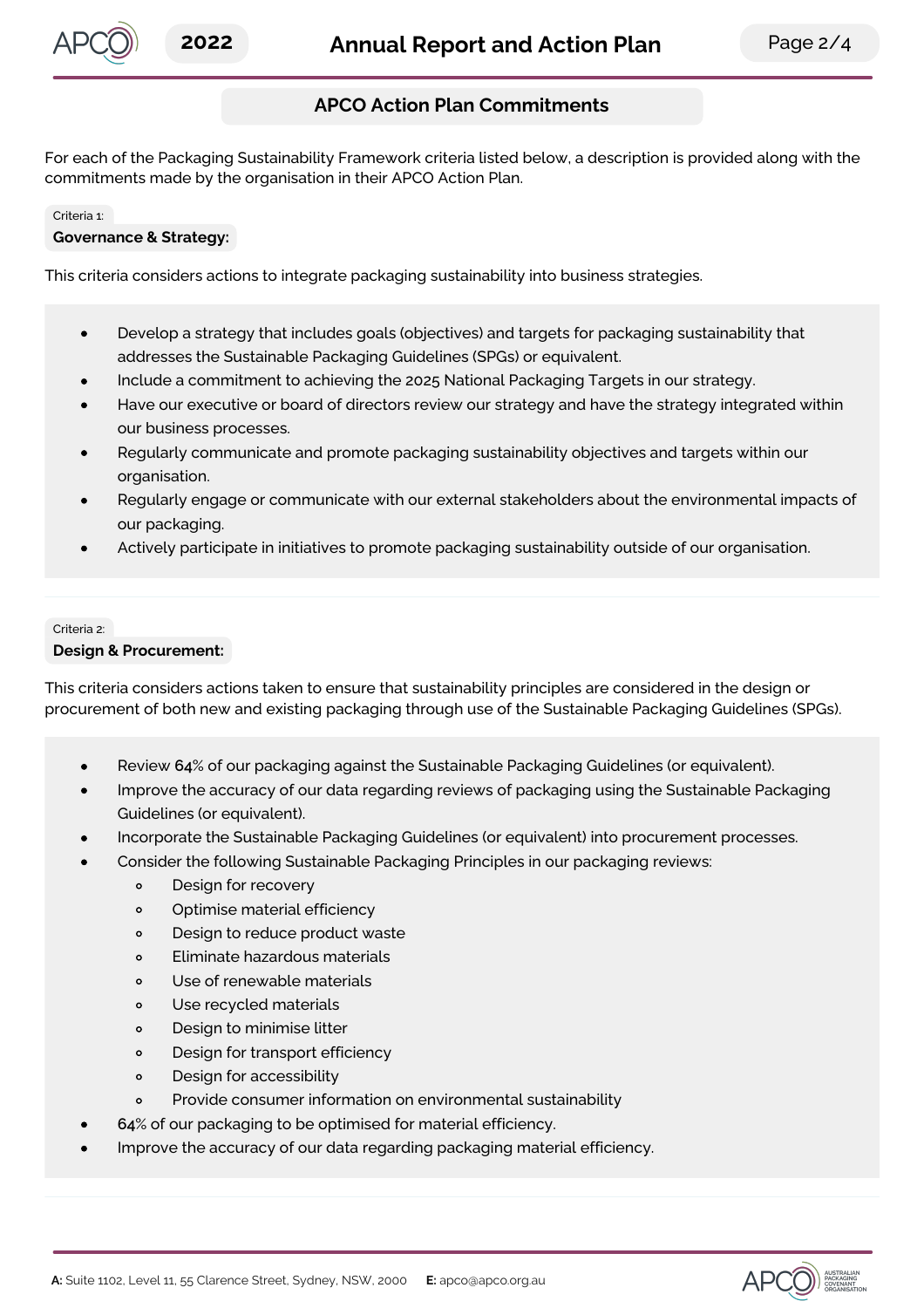

#### Criteria 3:

#### **Recycled Content:**

This criteria considers actions taken to increase or optimise the amount of recycled material used by your organisation.

- Develop a policy or procedure to buy products and/or packaging made from recycled materials.
- Use recycled content in:
	- $\circ$ Primary packaging that we use to sell our products
	- Secondary packaging that we use to sell our products  $\circ$
	- Tertiary packaging that we use to sell our products  $\circ$
	- Other items which we purchase (e.g. office stationary and suppliers etc.)  $\circ$
- **54**% of our packaging to be made using some level of recycled material
- Improve the accuracy of our data regarding use of recycled materials.

#### Criteria 4:

#### **Recoverability:**

This criteria considers actions taken to improve the recovery of packaging at end-of-life and increase use of reusable packaging.

- **99**% of our packaging to be designed to have all packaging components be recoverable at end-of-life.
- Improve the accuracy of our data regarding recoverability.
- Use PREP to assess the recyclability of our packaging through kerbside collection in Australia and/or New Zealand.
- Investigate opportunities to use reusable packaging.
- **29**% of our packaging to have all packaging components that are reusable.
- Improve the accuracy of our data regarding reuse.

#### Criteria 5: **Disposal Labelling:**

This criteria considers the extent to which packaging has been labelled to help consumers determine what to do with packaging at end-of-life.

- **75**% of our packaging to have on-pack labelling to inform correct disposal.  $\bullet$
- Improve the accuracy of our data regarding labelling.

#### Criteria 6:

#### **On-site Waste:**

This criteria considers progress in increasing the amount of on-site solid waste being diverted from landfill.

Have recycling programs for the following materials: